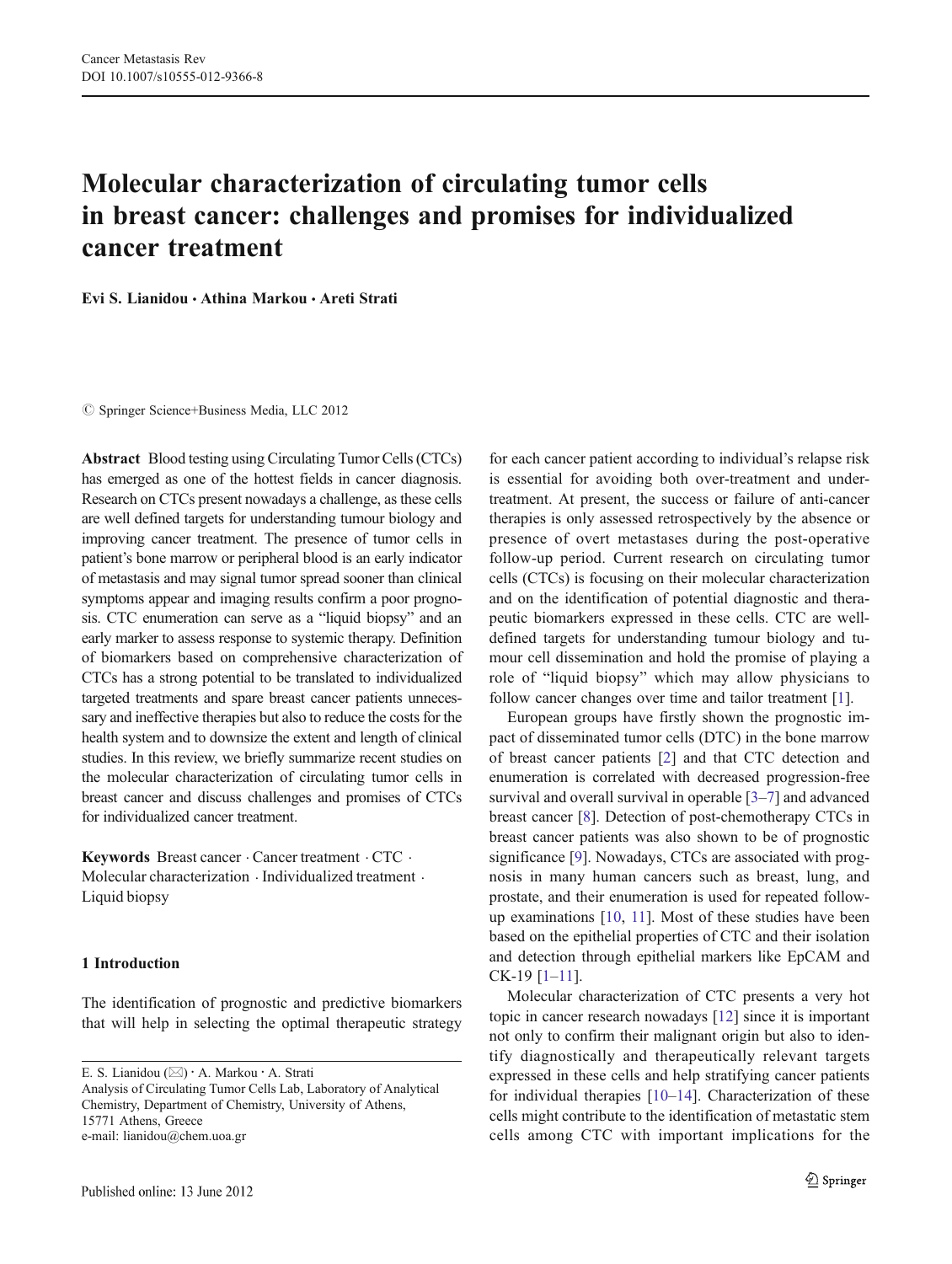development of improved therapies in the near future [\[15](#page-6-0)]. Also motivating the interest in CTCs has been the recent development of molecularly targeted cancer therapies that work best on patients whose tumors have a particular mutation [[16\]](#page-6-0). Complete genomic profiles and expression patterns have to be considered in order to understand the biological properties and the molecular characteristics of CTCs, as well as their connection to cancer stem cells [\[15](#page-6-0)]. Molecular characterization of CTCs, while important for the identification of diagnostically and therapeutically relevant targets that could help stratifying cancer patients for individual therapies, is difficult to address since they are very rare and the amount of available sample is very limited.

Currently there is a plethora of analytical methodologies for isolating and detecting CTCs. However, there are still a lot of analytical challenges to be solved. Since CTCs are very rare in most cases, they are specifically detected by using a combination of two steps: (a) isolation enrichment and (b) detection. Detection strategies include detection at the cellular and protein level through immunological approaches and imaging systems, and molecular assays like RT-PCR and multiplex RT-PCR through the detection of gene expression in CTCs. The most important limitation of all available methodologies for CTC analysis is the required amount of sample and the small number of gene targets that can be analyzed [\[17](#page-6-0)–[19\]](#page-6-0). Recent technical advancements in CTCs detection and characterization include highly sensitive RT-qPCR methods [\[20](#page-6-0)–[22](#page-6-0)], image-based approaches like the FDA cleared CellSearch system [[8,](#page-6-0) [23](#page-6-0)], or a combination of molecular and imaging methods [\[24\]](#page-6-0). Many different new devices have been developed and are now commercially available for CTC isolation from blood. A membrane microfilter device was introduced for single-stage capture and electrolysis of circulating tumor cells [[25\]](#page-6-0), and a microchip for CTC isolation and analysis was developed [[26](#page-7-0)].

The detection, enumeration, and isolation of CTCs have considerable potential to influence the clinical management of cancer patients. However, there is still a lot to be done for the automation, standardization, quality control, and accreditation of analytical methodologies used for CTC detection and molecular characterization [[27,](#page-7-0) [28\]](#page-7-0). There is a substantial variability in the rates of positive samples using existing isolation and detection techniques. Different detection methods lead to different results as shown by the comparative analysis of the same patient samples with different technologies. Thus, the clinical results largely depend on the technology used to isolate and detect CTCs. Despite the fact that most of these methods are highly specific and sensitive, there are not so far extensive studies especially designed to compare their efficacy when using the same clinical samples. This is an important issue for using CTC in the clinic, since especially in early disease differences in analytical sensitivity between

these methods can play a very critical role. The lack of standardization and validation of technology hampers the implementation of CTC measurement in clinical routine practice [[27](#page-7-0), [28](#page-7-0)].

## 2 Molecular characterization of CTC in breast cancer

CTCs are highly heterogeneous as has already been shown both through imaging and molecular methods. This is highly important especially in the case that therapeutic targets are expressed in CTCs and not in the primary tumor. However, the importance of CTC heterogeneity has not been fully exploited clinically as yet. Here we summarize the recent progress on the molecular characterization of CTC in breast cancer (Fig. [1\)](#page-2-0).

## 2.1 HER-2

There is now a growing body of evidence that human epidermal growth factor receptor (HER-2) status can change during disease recurrence or progression in breast cancer patients. Based on this, re-evaluation of HER-2 status by assessment of HER-2 expression on CTCs is a strategy with potential clinical application. HER-2 analysis in CTCs may have clinical significance for HER-2-targeted therapy as HER2-positive CTCs and DTCs can be detected in patients with HER2-negative primary tumors who currently do not have access to HER-2-targeted therapy. A quantitative analysis by confocal microscopy assay for evaluation of HER-2 expression in individual tumor cells has shown that there was a significant positive correlation between HER-2 overexpression and gene amplification in individual CTCs [[29\]](#page-7-0).

Many studies and different groups have evaluated HER-2 expression on CTC in breast cancer patients [\[13](#page-6-0), [14,](#page-6-0) [30](#page-7-0)–[35\]](#page-7-0). Early on as in 2004, it was shown that therapy-resistant CK-19 mRNA-positive cells in peripheral blood could be effectively targeted by trastuzumab administration [[13,](#page-6-0) [14](#page-6-0)]. HER-2-positive CTCs have been detected in patients with HER-2-negative tumors; nevertheless, their presence was more common in women with HER-2-positive disease [\[34](#page-7-0)]. According to a recent prospective multicenter trial, HER-2-positive CTCs can be detected in a relevant number of patients with HER-2 negative primary tumors [[31\]](#page-7-0).

This finding has been confirmed by other groups as well [[36,](#page-7-0) [37](#page-7-0)]. Punnoose *et al.* report that in the majority of patients (89 %), there was a concordance between HER-2 status in CTC, and in the primary tumor tissue, though in a subset of patients (11 %), HER-2 status in CTCs differed from that observed in the primary tumor [\[38\]](#page-7-0).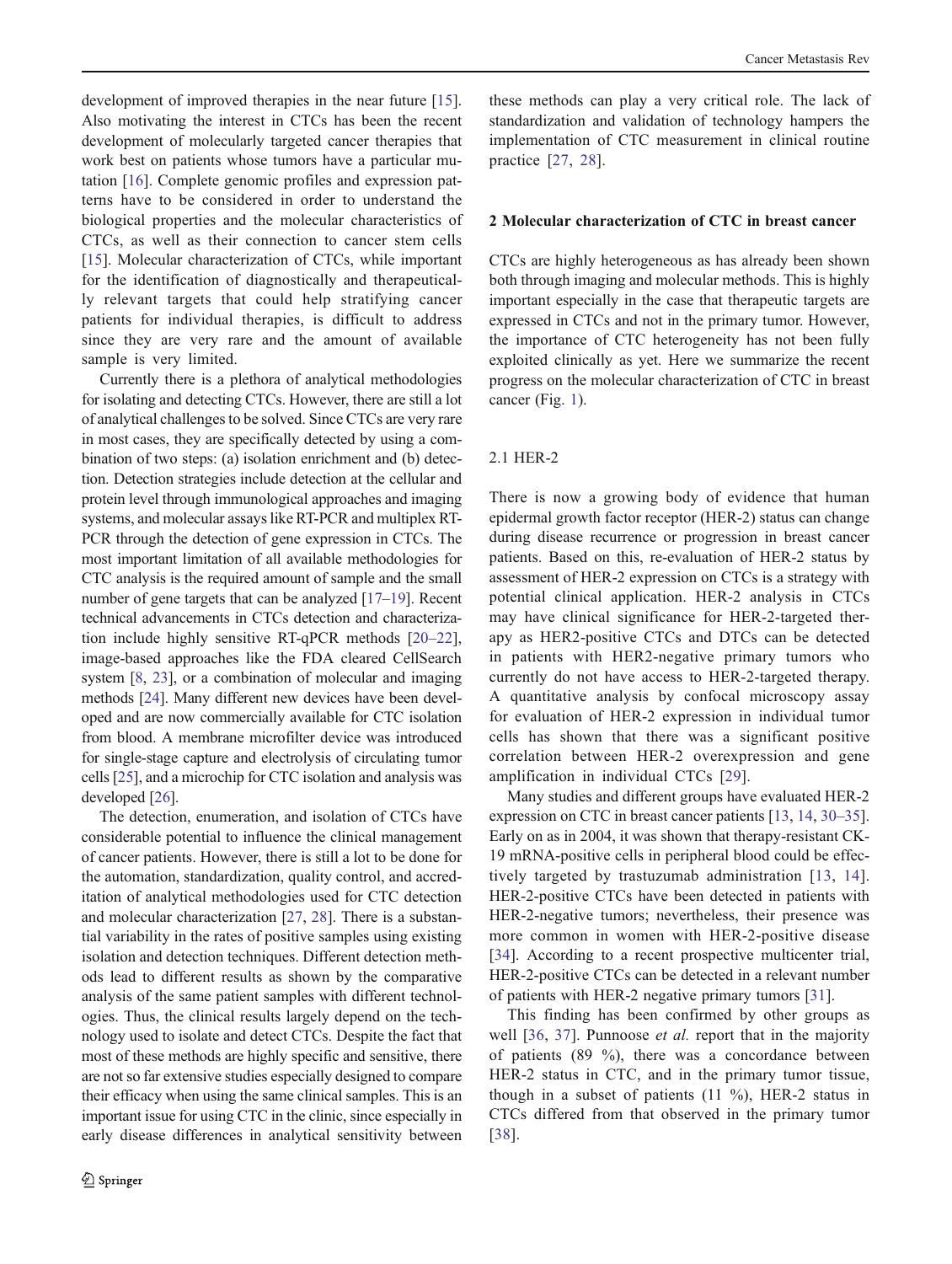<span id="page-2-0"></span>Fig. 1 Recent progress on the molecular characterization of CTC in breast cancer



## 2.2 ER/PR

The expression of predictive markers including the estrogen (ER) and progesterone receptor (PR) expression can change during the course of the disease. Therefore, reassessment of these markers at the time of disease progression might help to optimize treatment decisions. When the expression of ER and PR was assessed in CTCs by RT-PCR, Fehm et al. report that interestingly, the spread of CTCs was mostly found in triple-negative tumors and CTCs in general were mostly found to be triple-negative regardless of the ER, PR, and HER-2 status of the primary tumor [\[30](#page-7-0)]. They state that (a) due to the weak concordance between CTCs and DTCs, the clinical relevance may be different; (b) the biology of the primary tumor seems to direct the spread of CTCs; and (c) since the expression profile between CTCs and the primary tumor differs, the consequence for the selection of adjuvant treatment has to be evaluated. By evaluating the expression of ER and PR receptors on CTC in blood of metastatic breast cancer patients, Tewes et al. could predict therapy response in 78 % of cases [[32\]](#page-7-0).

Aktas et al. compared the hormone receptor status expression profile of CTCs with the primary tumor in metastatic breast cancer patients. Most of the CTCs were ER/PRnegative despite the presence of an ER/PR-positive primary tumor. According to their findings, in the metastatic setting, the phenotype of CTC reflects the phenotype of metastatic disease; therefore, palliative treatment selected based on the expression profile may not be effective since the phenotype has changed during disease progression [\[39](#page-7-0)]. According to another very recent study aimed to investigate the influence of removal of the primary tumor on incidence and phenotype of circulating tumor cells in primary breast cancer, the most common CTC phenotype was triple negative followed by HER2+/ER−/PR− subtype and ER and/or PR positive, while 95 % of the corresponding primary tumors were ER and PR positive. They found that CTC phenotype before and after the surgery generally remains identical but may differ from that of the primary tumor [\[40](#page-7-0)]. The same was confirmed by another study, comparing transcript levels in CTCs with those measured in corresponding primary tumors that showed clinically relevant discrepancies in estrogen receptor and HER-2 levels [[37\]](#page-7-0).

## 2.3 Stemness and EMT markers

The persistence of CTC in breast cancer patients might be associated with stem cell-like tumor cells which have been suggested to be the active source of metastatic spread in primary tumors. Furthermore, these cells also may undergo phenotypic changes, known as epithelial–mesenchymal transition (EMT), which allows them to travel to the site of metastasis formation without getting affected by conventional treatment [\[41](#page-7-0), [42\]](#page-7-0). During cancer progression, malignant cells undergo EMT and mesenchymal–epithelial transitions as part of a broad invasion and metastasis program. EMT is characterized by upregulation of vimentin, Twist, Snail, Slug, and Sip1 among others. Recently, it was shown that the induction of EMT program not only allows cancer cells to disseminate from the primary tumor but also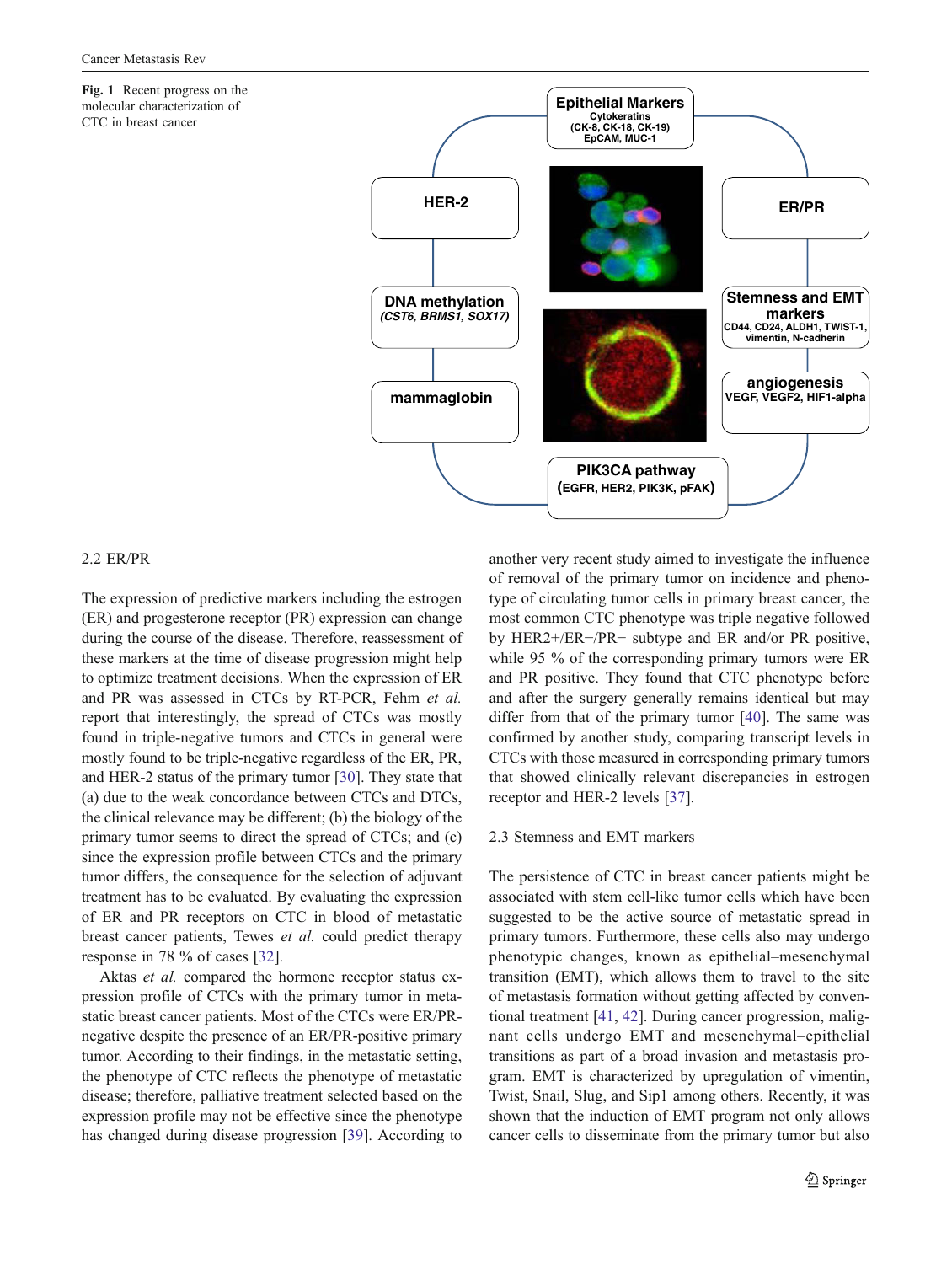promotes their self-renewal capability [\[43](#page-7-0)]. Furthermore, the expression of stemness and EMT markers in CTCs was associated with resistance to conventional anti-cancer therapies and treatment failure, highlighting the urgency of improving tools for detecting and eliminating minimal residual disease [[43\]](#page-7-0). Though the relationships between EMT and CTCs remains largely unexplored, data validating the implication of EMT processes in CTC formation and animal models with transplantable human breast tumor cells to help characterizing EMT/CTC relationships have been recently reviewed [\[43](#page-7-0)].

The detection of cells in mesenchymal transition, retaining EMT and stemness features, may contribute to discover additional therapeutic targets useful to eradicate micrometastatic disease in breast cancer. However, most currently used methods to detect and enumerate CTCs rely on the expression of EpCAM and cytokeratins, and this selection may exclude cells that have undergone intrinsic modifications of their phenotype, as EMT. Because of the frequent loss of epithelial antigens by CTC, assays targeting epithelial antigens may miss the most invasive cell population; thus, there is an urgent need for optimizing CTCs detection methods through the inclusion of EMT markers [[44\]](#page-7-0). Many groups are now working on elucidating the connection between CTC and cancer stem cells as well as EMT markers on CTC. Many different recent studies have shown that subsets of CTCs have a putative breast cancer stem-cell phenotype and express EMT markers. Balic et al. were the first to show that the majority of occult metastases in the bone marrow are cancer stem cells [\[45](#page-7-0)]. Aktas et al. studied the expression of the stem cell marker ALDH1 and markers for EMT in CTC of metastatic breast cancer patients and correlated these findings with the presence of CTC and response to therapy. Their data indicate that a major proportion of CTC of metastatic breast cancer patients shows EMT and tumor stem cell characteristics [\[46](#page-7-0)].

The expression of CD44, CD24, and ALDH1 on CTCs of patients with metastatic breast cancer was also verified by using triple-marker immunofluorescence microscopy [\[47](#page-7-0)]. Raimondi et al. investigated the expression of EMT and stemness markers in CTCs from breast cancer patients in all stages of disease. They found that the expression of ALDH1 on CTCs correlated to the stage of disease and to the expression of vimentin and fibronectin [\[48](#page-7-0)]. The gain of mesenchymal markers in CTC was correlated to prognosis of patients and predicted more accurately worse prognosis than the expression of cytokeratins alone [[49\]](#page-7-0). Armstrong et al. found that more than 75 % of CTCs from women with metastatic breast cancer coexpress CK, vimentin, and Ncadherin [[50\]](#page-7-0). TWIST-1 expression on CTC was also shown in patients with early and metastatic breast cancer by quantitative RT-PCR and liquid bead array [[51,](#page-7-0) [52](#page-7-0)]. When the expression of Twist and vimentin in CTCs of metastatic and

early breast cancer patients was investigated by using double-immunofluorescence experiments in isolated peripheral blood mononuclear cell cytospins using anti-cytokeratin (anti-CK) anti-mouse (A45-B/B3) and anti-Twist or antivimentin anti-rabbit antibodies, a significant correlation was found between the number of CTCs expressing Twist and vimentin within the same setting [\[53](#page-7-0)]. The high incidence of these cells in metastatic disease compared to early stage breast cancer strongly supports the notion that EMT is involved in the metastatic potential of CTCs [[53\]](#page-7-0). Further studies are needed to prove whether these markers might serve as an indicator for therapy resistant tumor cell populations and, therefore, an inferior prognosis.

## 2.4 Angiogenesis

Using double staining experiments and confocal laser scanning microscopy, Kallergi et al. have shown that the expression of pFAK, HIF-1alpha, VEGF, and VEGF2 in CTCs of patients with metastatic breast cancer could explain the metastatic potential of these cells and may provide a novel therapeutic target for their elimination [[24\]](#page-6-0).

## 2.5 EGFR and phosphoinositide-3 kinase/AKT pathway markers in CTC

Studies of epidermal growth factor receptor (EGFR) expression in breast cancer have shown inconsistent results due in part to a large range of methods used. Anti-EGFR therapy trials have often not used patient selection because of this. Measurement of EGFR on the surface of CTCs, derived from individuals with metastatic breast cancer patients, is possible using the Cell-Search system. Payne et al. have used this system to enumerate and measure EGFR expression on the surface of CTCs, derived from the peripheral blood of individuals with metastatic breast cancer over time [\[54\]](#page-7-0). Although a proof for the clinical significance of EGFRpositive circulating tumor cells is currently lacking, expression of EGFR may predict response to lapatinibbased treatments as in a case recently presented by Liu et al. [[55\]](#page-7-0). The results of these studies should be validated in prospective studies aiming to identify patients for anti-EGFR therapy based on the expression profile of CTCs.

The phosphoinositide-3 kinase (PI3K)/Akt pathway, operating downstream of EGFR and HER2, is implicated in cell migration and survival. EGFR and HER2 are expressed in circulating tumor cells, but the activation status of downstream signaling molecules has been addressed in just a few studies up to now. In the first study performed, Kallergi et al. focused on the phenotypic profile of micrometastatic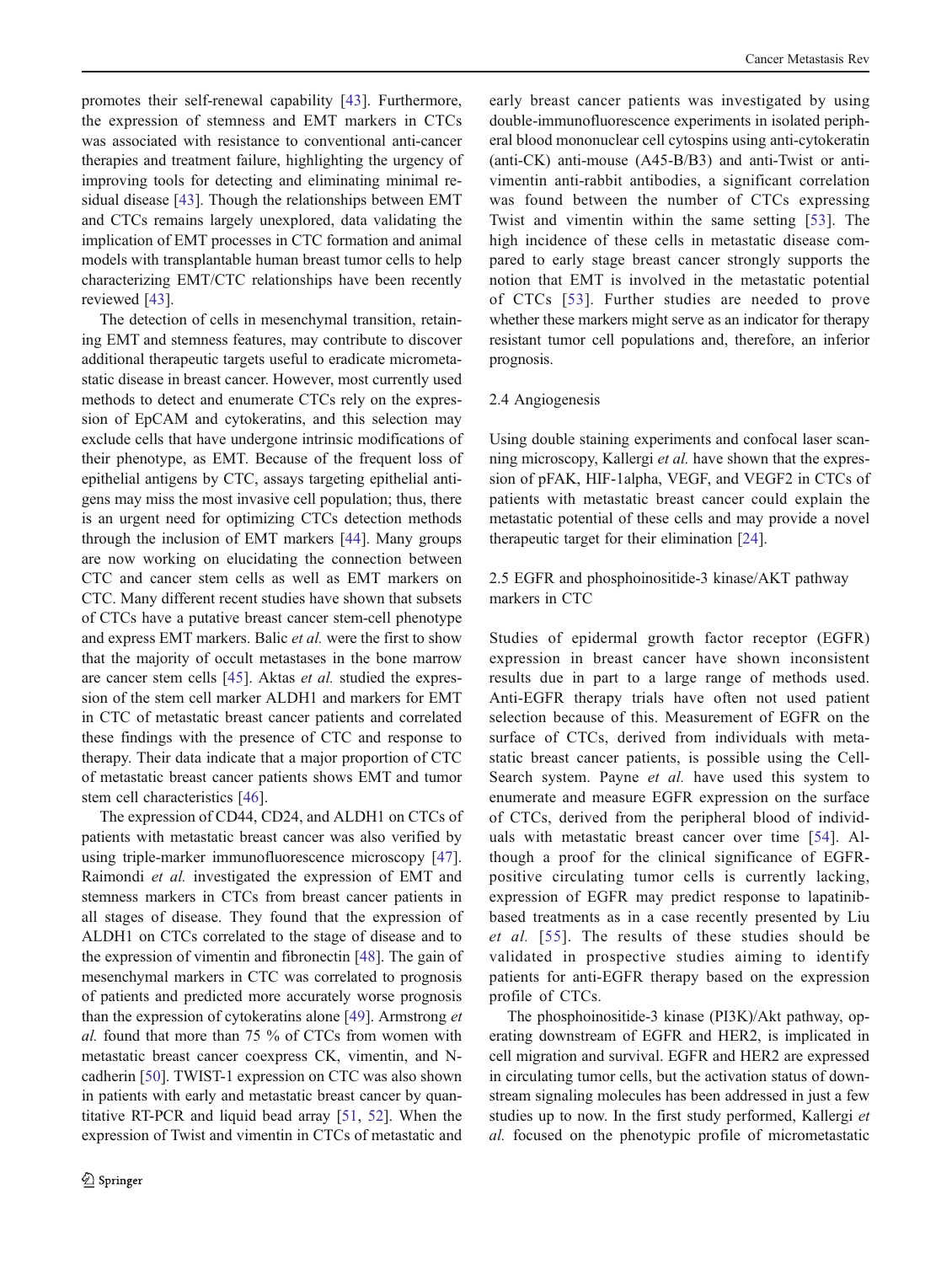cells in peripheral blood mononuclear cells preparations from breast cancer patients. In these samples, they studied the expression of phosphorylated FAK (p-FAK), phosphorylated PI-3 kinase (p-PI-3K), and HER2 using confocal laser scanning microscopy. The expression of p-FAK was documented in all CK-positive samples, while all CKnegative samples were tested negative for p-FAK. p-PI-3K was documented in a high percentage (88 %) of CK- and p-FAK-positive samples. Immunoblot analysis of micrometastatic cells in co-culture with PBMC confirmed the specific expression of both p-FAK and p-PI-3K. Finally, impaired actin organization was apparent in CK- and p-FAK/p-PI-3Kpositive samples, comparable to that observed in MCF-7 human breast cancer cells. These findings provide strong evidence that micrometastatic cells express activated signaling kinases, which may regulate migration mechanisms, supporting the presumption of their malignant and metastatic nature [\[56](#page-8-0)]. The same group has further investigated the expression levels of EGFR, HER2, PI3K, and Akt in CTC. Their findings demonstrated that circulating tumor cells express receptors and activated signaling kinases of the EGFR/HER2/PI3K/Akt pathway, which could be used as targets for their effective elimination [\[57](#page-8-0)]. In a very recent paper, Kasimir-Bauer et al. studied the expression of the stem cell marker ALDH1 and markers of the PI3K/AKT pathway in CTCs of 502 patients and found that a subset of primary breast cancer patients shows EMT and stem cell characteristics. They conclude that the currently used detection methods for CTCs are not efficient to identify a subtype of CTCs which underwent EMT [[58\]](#page-8-0).

#### 2.6 Mammaglobin

Mammaglobin A is a highly specific molecular marker for the detection of circulating tumor cells in breast cancer, since it is specifically expressed in the mammary tissue. Mammaglobin expression has been reported in CTCs by many groups [\[6](#page-6-0), [59](#page-8-0)–[63\]](#page-8-0). According to Ignatiadis et al., the detection of peripheral blood CK19mRNA+ and MGB1mRNA+ cells before adjuvant chemotherapy predicts poor DFS in women with early breast cancer [\[6](#page-6-0)]. Study of the expression of mammaglobin in CTC offers specificity and could be a valuable tool for monitoring breast cancer patients during and after therapy [\[60](#page-8-0), [61\]](#page-8-0). Since the relative expression of this gene in CTC is very low, very low percentages for mammaglobin expression have been reported in CTC [\[51,](#page-7-0) [52\]](#page-7-0). According to Marques et al., MAM mRNA detection at diagnosis or during follow-up does not predict breast cancer recurrence [\[62](#page-8-0)]. On the contrary, according to a very recent study by Reinholz et al., a decrease in MGB1+ mRNA CTCs may help predict re-sponse to therapy of MBC patients [[63\]](#page-8-0).

#### 2.7 DNA methylation in CTC

Very recently, Chimonidou et al. have shown for the first time that tumor suppressor and metastasis suppressor genes are epigenetically silenced in CTCs isolated from peripheral blood of breast cancer patients [\[64\]](#page-8-0). They tested DNA extracted from the EpCAM-positive immunomagnetically selected CTC fraction and found by methylation-specific PCR that the promoter sequences of (a) cystatin M (CST6), an endogenous inhibitor of cathepsins B and L that is postulated to be a tumor suppressor in breast cancer [\[65](#page-8-0)] and its promoter methylation provides important prognostic information in patients with operable breast cancer [\[66](#page-8-0)]; (b) breast cancer metastasis suppressor 1 (BRMS1), a predominantly nuclear protein that differentially regulates expression of multiple genes, leading to suppression of metastasis without blocking orthotopic tumor growth [[67](#page-8-0)], and coordinately regulates expression of multiple metastasis-associated miRNAs [[68](#page-8-0)]; and (c) SRY-box containing gene 17 (SOX17) that plays a tumor suppressor role through suppression of Wnt signaling [[69](#page-8-0)] are highly methylated. These findings add a new dimension to the molecular characterization of CTCs and may underlie the acquisition of malignant properties, including their stem-like phenotype [\[64](#page-8-0)].

# 3 Molecular characterization of CTC and individualized targeted therapies

Definition of biomarkers based on comprehensive characterization of CTCs has a strong potential to be translated to individualized targeted treatments and spare breast cancer patients unnecessary and ineffective therapies but also to reduce the costs for the health system and to downsize the extent and length of clinical studies. At present, the success or failure of anti-cancer therapies is only assessed retrospectively by the absence or presence of overt metastases during the post-operative follow-up period. However, overt metastases are, in general, incurable by most current therapies. Molecular characterization of CTCs may identify patients most likely to be cured with aggressive therapy, as well as patients with a propensity for systemic failure. This information may be used to match patients with the most appropriate treatment strategy including combinations of local and systemic therapy.

In metastatic breast cancer, the prognostic value associated with the detection of CTCs raise additional issues regarding the biological value of this information. A drugresistance profile of CTCs, which is predictive of response to chemotherapy, independent of tumor type and stage of disease was recently identified and therefore could be used for patient selection [\[70](#page-8-0)]. Drug-resistant CTCs have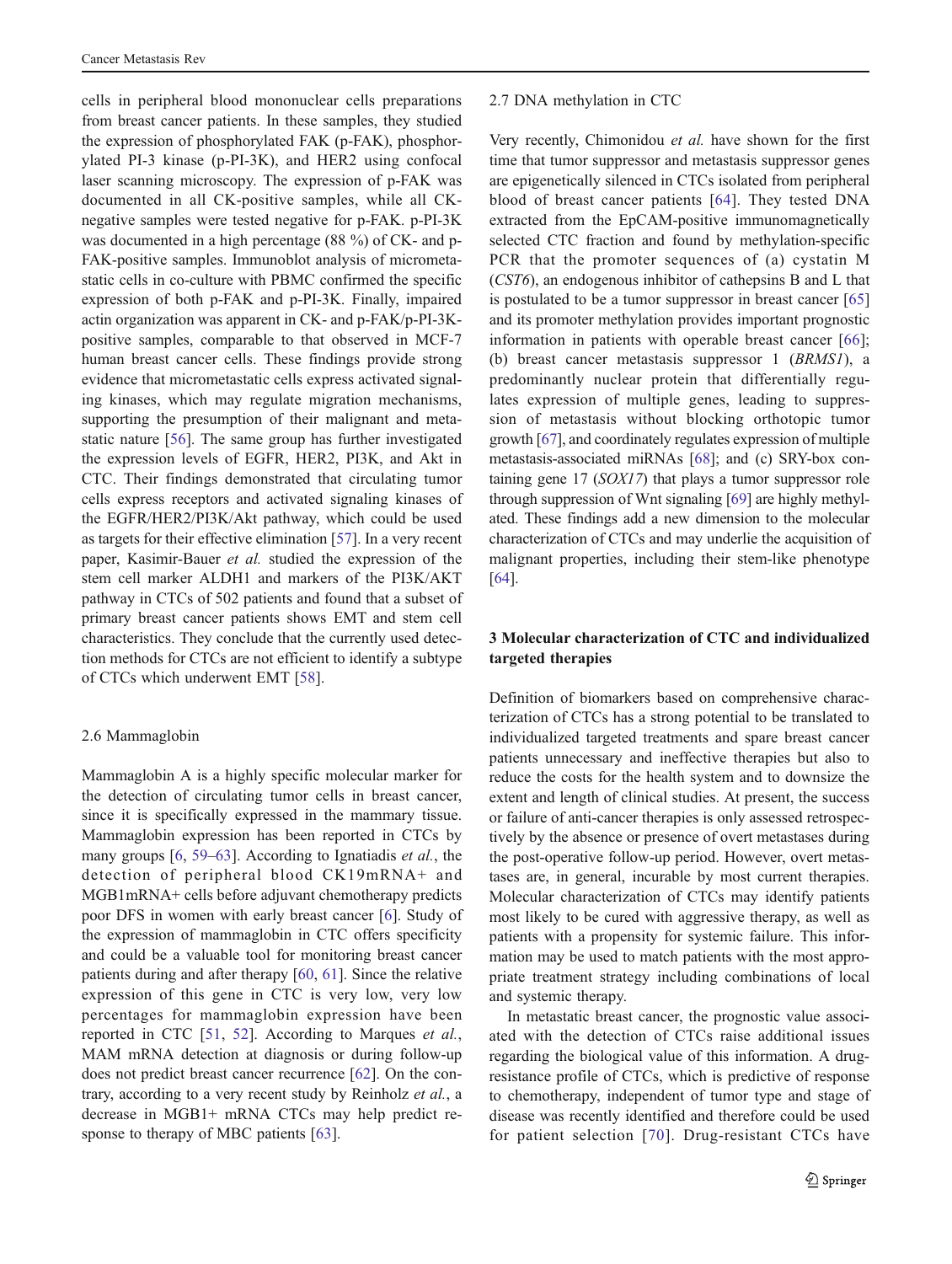predictive value in metastatic breast cancer and possibly retain stem-like properties. Very recently it was found that in metastatic breast cancer, the presence of CTCs expressing multidrug-resistance-related proteins, and ALDH1, is predictive of response to chemotherapy [\[71\]](#page-8-0). In metastatic breast cancer, the change in the number of CTCs was highly correlated with results from imaging before and after therapy. Based on these findings, CTCs were proposed as a biomarker that may predict the effect of treatment earlier than imaging modalities [[72\]](#page-8-0). The differential prognostic and overall survival showed between patients with and without elevated CTCs before and, at the end of chemotherapy, is of special interest in patients without clinical evidence of metastasis [[73\]](#page-8-0).

For breast cancer patients, treatment decisions based on the molecular profile of the primary tumor have been used for many years. In HER2-overexpressing tumors, trastuzumab is a key component of therapy. According to the GeparQuattro trial, aimed at detecting and characterizing CTCs before and after neoadjuvant therapy in the peripheral blood of patients with breast cancer, information on the HER2 status of CTC might be helpful for stratification and monitoring of HER2-directed therapies [[33\]](#page-7-0).

This rationale is strengthened by a very recent study conducted in women with early stage HER2-negative breast cancer who were at high risk of relapse because they had detectable CK19mRNA-positive CTCs. Georgoulias et al. demonstrated that in these patients, treatment with "secondary adjuvant" trastuzumab resulted in a significantly reduced probability of disease relapse and increased diseasefree interval compared to patients receiving only standard treatment [[74\]](#page-8-0). Moreover, monitoring of circulating epithelial tumor cells (CETC) was used as a timely control of trastuzumab therapy in patients with HER2/neu-positive breast cancer. Pachmann et al. report that patients treated with trastuzumab had a better relapse-free survival than patients without trastuzumab treatment during the first 2– 4 years of follow-up. Decrease in numbers of CETC or no change versus highly variable numbers or increase (fivefold or more) allowed to discriminate highly significantly and clearly between patients with a low or high risk of relapse. An increase in CETC was accompanied by an increasing portion of cells containing a very high number of HER2/neu gene amplificate [\[75](#page-8-0)]. In metastatic breast cancer, Hayashi et al. prospectively assessed the prognostic value of HER2 status in CTCs from patients with MBC who started a new line of systemic therapy and showed that HER2 status in CTCs may be a prognostic factor [[76\]](#page-8-0).

However, despite persistent expression of HER2, most tumors eventually become resistant to trastuzumab. When this happens, the patients benefit from a regime containing lapatinib, a dual EGFR and HER2 tyrosine kinase inhibitor. Liu *et al.* have recently reported on a patient affected by chemo-refractory metastatic HER2-positive breast cancer enrolled in a translational research program for the detection and characterization of CTCs. Depletion of the EGFRpositive CTC pool in the blood was associated with tumor response, whereas disease progression was related to a recurrence in CTCs, which were both EGFR and HER2 negative. Although a proof for the clinical significance of EGFR-positive circulating tumor cells is currently lacking, expression of EGFR may predict response to lapatinibbased treatments as in the case presented [[55](#page-7-0)]. Wellpowered prospective studies are necessary to determine the potential role of HER2-targeted therapies for patients with HER2-positive CTCs and HER2-negative primary tumors.

Molecular characterization of CTCs could also help to identify novel targets for biological therapies aimed to prevent metastatic relapse. In addition, understanding tumor "dormancy" and identifying metastatic stem cells might result in the development of new therapeutic concepts [\[77\]](#page-8-0). The role of CTCs in treatment failure and disease progression can be explained by their relation to biological processes, including the EMT and "self seeding," defined as reinfiltration of the primary tumor or established metastasis by more aggressive CTCs [\[78](#page-8-0)]. Interruption of the metastatic cascade via the targeting of CTCs might be a promising therapeutic strategy [[79\]](#page-8-0). Molecular CTC analysis will provide insights into the selection of tumor cells and resistance mechanisms in patients undergoing systemic therapies. This information might support assessing individual prognosis, stratifying patients at risk to systemic therapies, and monitoring therapeutic efficacy [\[80,](#page-8-0) [81\]](#page-8-0).

## 4 Conclusions—future prospects

The future of CTCs lies in the molecular characterization of these cells. Molecular characterization of CTC is absolutely necessary, simple enumeration is just not enough. Molecular characterization of CTCs can provide valuable information on the expression of cancer specific genes in these cells as well as mutations of oncogenes, and tumor suppressor genes, or epigenetic silencing of tumor suppressor genes and metastasis suppressors as well as FISH-based detection of numerical chromosomal aberrations. This will enable the identification of novel therapeutics that will target micrometastatic spread and elucidate CTC connection to cancer stem cells. CTC technologies that are complementary, like advanced imaging and molecular characterization, should be used in combination in order to have a complete view of the malignant nature of these cells. Moreover, an agreement on the standardization of protocols for isolation and detection of CTCs as well as cross validation of findings between labs and a universal internal and external quality control system both for CTC detection and enumeration is nowadays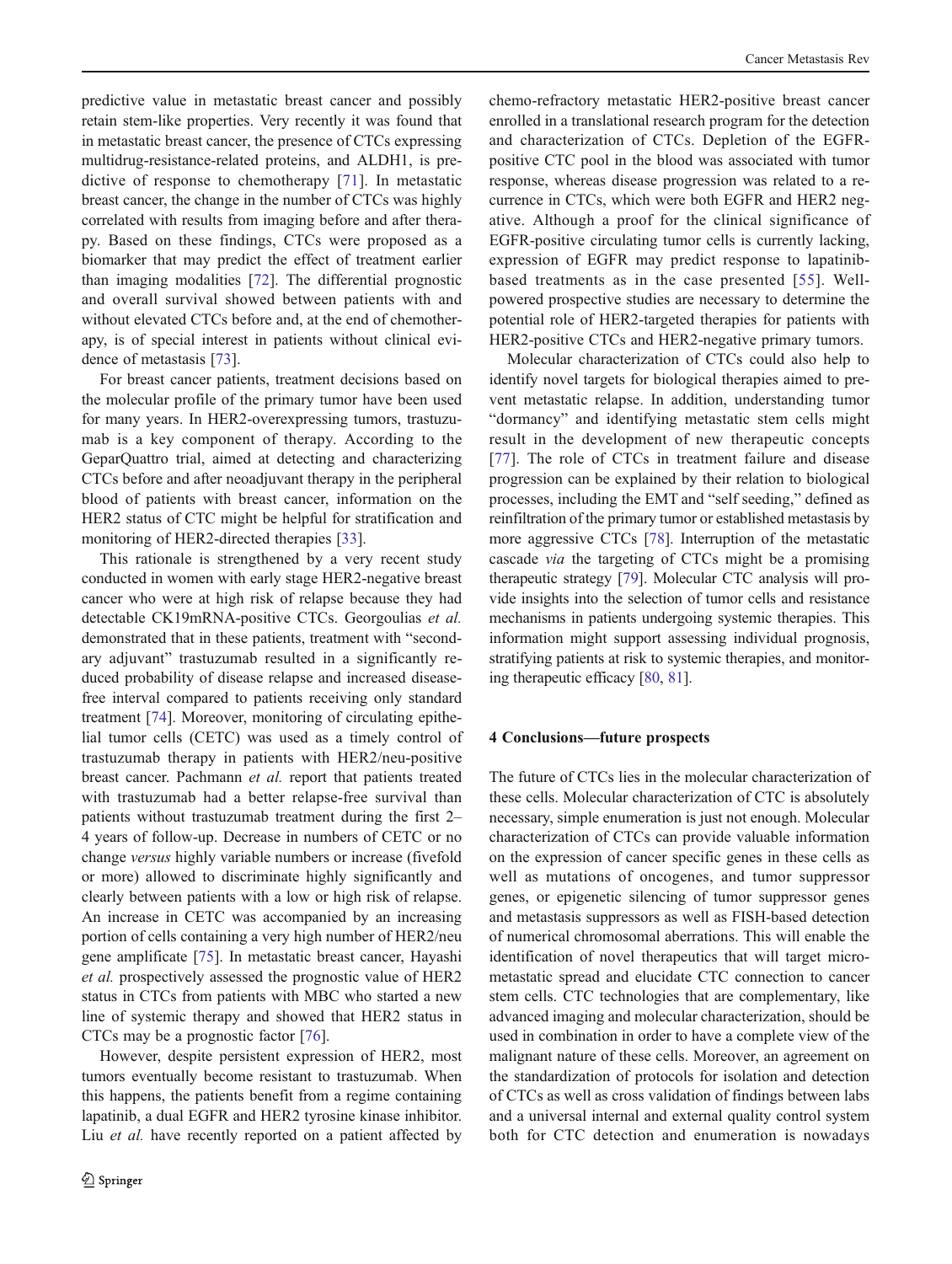<span id="page-6-0"></span>absolutely necessary [\[82](#page-8-0)]. In the near future, application of modern powerful technologies such as next generation sequencing and proteomics will enable the elucidation of molecular pathways in CTCs and lead to the design of novel molecular therapies targeting specifically these cells.

Acknowledgments The present work was funded by SYNERGASIA 2009 PROGRAMME. This program is co-funded by the European Regional Development Fund and National Resources (project code: ONCOSEED diagnostics).

Conflict of interest No potential conflicts of interest were disclosed.

## References

- 1. Pantel, K., Alix-Panabières, C., & Riethdorf, S. (2009). Cancer micrometastases. Nature Reviews Clinical Oncology, 6, 339–351.
- 2. Braun, S., Vogl, F. D., Naume, B., Janni, W., Osborne, M. P., Coombes, R. C., Pantel, K., et al. (2005). A pooled analysis of bone marrow micrometastasis in breast cancer. The New England Journal of Medicine, 353, 793–802.
- 3. Stathopoulou, A., Vlachonikolis, I., Mavroudis, D., Perraki, M., Georgoulias, V., et al. (2002). Molecular detection of cytokeratin-19-positive cells in the peripheral blood of patients with operable breast cancer: evaluation of their prognostic significance. Journal of Clinical Oncology, 20, 3404–3412.
- 4. Xenidis, N., Vlachonikolis, I., Mavroudis, D., Perraki, M., Stathopoulou, A., Lianidou, E., Georgoulias, V., et al. (2003). Peripheral blood circulating cytokeratin-19 mRNA-positive cells after the completion of adjuvant chemotherapy in patients with operable breast cancer. Annals of Oncology, 14, 849–855.
- 5. Xenidis, N., Perraki, M., Kafousi, M., Apostolaki, S., Lianidou, E. S., Georgoulias, V., Mavroudis, D., et al. (2006). Predictive and prognostic value of peripheral blood cytokeratin-19 mRNApositive cells detected by real-time polymerase chain reaction in node-negative breast cancer patients. Journal of Clinical Oncology, 24, 3756–3762.
- 6. Ignatiadis, M., Kallergi, G., Ntoulia, M., Lianidou, E., Georgoulias, V., Mavroudis, D., et al. (2008). Prognostic value of the molecular detection of circulating tumor cells using a multimarker reverse transcription-PCR assay for cytokeratin 19, mammaglobin A, and HER2 in early breast cancer. Clinical Cancer Research, 14, 2593–2600.
- 7. Ignatiadis, M., Xenidis, N., Perraki, M., Lianidou, E., Sotiriou, C., Georgoulias, V., Mavroudis, D., et al. (2007). Different prognostic value of cytokeratin-19 mRNA positive circulating tumor cells according to estrogen receptor and HER2 status in early-stage breast cancer. Journal of Clinical Oncology, 25, 5194–5202.
- 8. Cristofanilli, M., Budd, G. T., Ellis, M. J., Allard, W. J., Terstappen, L. W., Hayes, D. F., et al. (2004). Circulating tumor cells, disease progression, and survival in metastatic breast cancer. The New England Journal of Medicine, 351, 781–791.
- 9. Xenidis, N., Ignatiadis, M., Apostolaki, S., Perraki, M., Georgoulias, V., Mavroudis, D., et al. (2009). Cytokeratin-19 mRNA-positive circulating tumor cells after adjuvant chemotherapy in patients with early breast cancer. Journal of Clinical Oncology, 27, 2177–2184.
- 10. de Bono, J. S., Scher, H. I., Montgomery, R. B., Doyle, G. V., Terstappen, L. W., Pienta, K. J., Raghavan, D., et al. (2008). Circulating tumor cells predict survival benefit from treatment in metastatic castration-resistant prostate cancer. Clinical Cancer Research, 14, 6302–6309.
- 11. Scher, H. I., Jia, X., de Bono, J. S., Fleisher, M., Pienta, K. J., Raghavan, D., & Heller, G. (2009). Circulating tumour cells as prognostic markers in progressive, castration-resistant prostate cancer. A reanalysis of IMMC38 trial data. The Lancet Oncology, 10, 233–239.
- 12. Diamandis, E. P., Pantel, K., Scher, H. I., Terstappen, L., & Lianidou, E. (2011). Circulating cancer cells and their clinical applications. Clinical Chemistry, 57, 1478–1484.
- 13. Meng, S., Tripathy, D., Shete, S., Ashfaq, R., Haley, B., Uhr, J., et al. (2004). HER-2 gene amplification can be acquired as breast cancer progresses. Proceedings of the National Academy of Sciences of the United States of America, 101, 9393–9398.
- 14. Bozionellou, V., Mavroudis, D., Perraki, M., Stathopoulou, A., Lianidou, E., Georgoulias, V., et al. (2004). Trastuzumab administration can effectively target chemotherapy-resistant cytokeratin-19 messenger RNA-positive tumor cells in the peripheral blood and bone marrow of patients with breast cancer. Clinical Cancer Research, 10, 8185–8194.
- 15. Korkaya, H., & Wicha, M. S. (2009). HER-2, notch, and breast cancer stem cells: targeting an axis of evil. Clinical Cancer Research, 15, 1845–1847.
- 16. Maheswaran, S., Sequist, L. V., Nagrath, S., et al. (2008). Detection of mutations in EGFR in circulating lung-cancer cells. The New England Journal of Medicine, 359, 366–377.
- 17. Fehm, T., Braun, S., Muller, V., Janni, W., Naume, B., Pantel, K., Solomayer, E., et al. (2006). A concept for the standardized detection of disseminated tumor cells in bone marrow from patients with primary breast cancer and its clinical implementation. Cancer, 107, 885–892.
- 18. Ring, A. E., Zabaglo, L., Ormerod, M. G., Smith, I. E., & Dowsett, M. (2005). Detection of circulating epithelial cells in the blood of patients with breast cancer. Comparison of three techniques. British Journal of Cancer, 92, 906–912.
- 19. Reinholz, M. M., Nibbe, A., Jonart, L. M., Houghton, R., Zehentner, B., Roche, P. C., Lingle, W. L., et al. (2005). Evaluation of a panel of tumor markers for molecular detection of circulating cancer cells in women with suspected breast cancer. Clinical Cancer Research, 11, 3722–3732.
- 20. Stathopoulou, A., Gizi, A., Perraki, M., Apostolaki, S., Georgoulias, V., Lianidou, E. S., et al. (2003). Real-time quantification of CK-19 mRNA-positive cells in peripheral blood of breast cancer patients using the Lightcycler system. Clinical Cancer Research, 9, 5145–5151.
- 21. Stathopoulou, A., Ntoulia, M., Perraki, M., Malamos, N., Georgoulias, V., Lianidou, E. S., et al. (2006). A highly specific real-time RT-PCR method for the quantitative determination of CK-19 mRNA positive cells in peripheral blood of patients with operable breast cancer. International Journal of Cancer, 119, 1654–1659.
- 22. Raynor, M. P., Stephenson, S. A., Pittman, K. B., Walsh, D. C., Henderson, M. A., & Dobrovic, A. (2009). Identification of circulating tumour cells in early stage breast cancer patients using multi marker immunobead RT-PCR. Journal of Hematology & Oncology, 2, 24–35.
- 23. Riethdorf, S., Fritsche, H., Müller, V., Cristofanilli, M., Pantel, K., et al. (2007). Detection of circulating tumor cells in peripheral blood of patients with metastatic breast cancer. A validation study of the Cell Search system. Clinical Cancer Research, 13, 920–928.
- 24. Kallergi, G., Markomanolaki, H., Strati, A., Lianidou, E. S., Georgoulias, V., Mavroudis, D., Agelaki, S., et al. (2009). Hypoxia-inducible factor-1alpha and vascular endothelial growth factor expression in circulating tumor cells of breast cancer patients. Breast Cancer Research, 11, R84.
- 25. Zheng, S., Lin, H., Liu, J. Q., Balic, M., Datar, R., Cote, R. J., & Tai, Y. C. (2007). Membrane microfilter device for selective capture, electrolysis and genomic analysis of human circulating tumor cells. Journal of Chromatography. A, 1162, 154–161.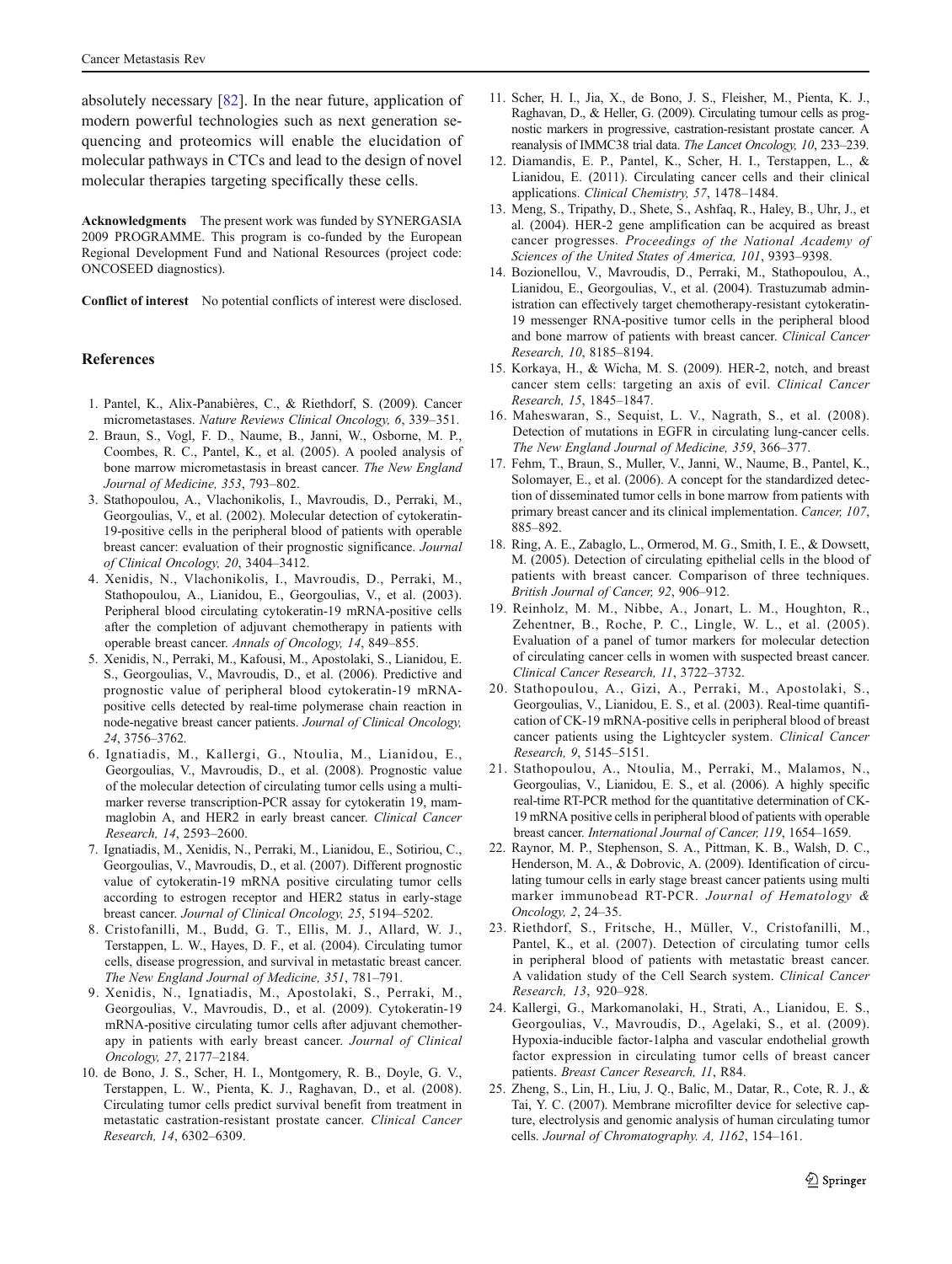- <span id="page-7-0"></span>26. Nagrath, S., Sequist, L. V., Maheswaran, S., Kwak, E. L., Toner, M., et al. (2007). Isolation of rare circulating tumour cells in cancer patients by microchip technology. Nature, 450, 1235–1239.
- 27. Lianidou, E. S., & Markou, A. (2011). Circulating tumor cells (CTC) in breast cancer: detection systems, molecular characterization and future challenges. Clinical Chemistry, 57, 1242–1255.
- 28. Lianidou, E. S., & Markou, A. (2011). Circulating tumor cells as emerging tumor biomarkers in breast cancer. Clinical Chemistry and Laboratory Medicine, 49, 1579–1590.
- 29. Cao, S., Li, Y., Li, J., Li, C. F., Zhang, W., Yang, Z. Q., et al. (2010). Quantitative determination of HER2 expression by confocal microscopy assay in CTCs of breast cancer. Oncology Reports, 23, 423–428.
- 30. Fehm, T., Hoffmann, O., Aktas, B., Becker, S., Solomayer, E. F., Wallwiener, D., et al. (2009). Detection and characterization of circulating tumor cells in blood of primary breast cancer patients by RT-PCR and comparison to status of bone marrow disseminated cells. Breast Cancer Research, 11, R59.
- 31. Fehm, T., Müller, V., Aktas, B., Janni, W., Schneeweiss, A., Stickeler, E., et al. (2010). HER2 status of circulating tumor cells in patients with metastatic breast cancer: a prospective, multicenter trial. Breast Cancer Research and Treatment, 124, 403–412.
- 32. Tewes, M., Aktas, B., Welt, A., Mueller, S., Hauch, S., Kimmig, R., et al. (2009). Molecular profiling and predictive value of circulating tumor cells in patients with metastatic breast cancer: an option for monitoring response to breast cancer related therapies. Breast Cancer Research and Treatment, 115, 581–590.
- 33. Riethdorf, S., Müller, V., Zhang, L., Rau, T., Loibl, S., Komor, M., et al. (2010). Detection and HER2 expression of circulating tumor cells: prospective monitoring in breast cancer patients treated in the neoadjuvant GeparQuattro trial. Clinical Cancer Research, 16(9), 2634–2645.
- 34. Ignatiadis, M., Rothé, F., Chaboteaux, C., Durbecq, V., Rouas, G., Criscitiello, C., et al. (2011). HER2-positive circulating tumor cells in breast cancer. PloS One, 6, e15624.
- 35. Flores, L. M., Kindelberger, D. W., Ligon, A. H., Capelletti, M., Fiorentino, M., Loda, M., et al. (2010). Improving the yield of circulating tumour cells facilitates molecular characterisation and recognition of discordant HER2 amplification in breast cancer. British Journal of Cancer, 102, 1495–1502.
- 36. Pestrin, M., Bessi, S., Galardi, F., Truglia, M., Biggeri, A., Biagioni, C., Cappadona, S., Biganzoli, L., Giannini, A., & Di Leo, A. (2009). Correlation of HER2 status between primary tumors and corresponding circulating tumor cells in advanced breast cancer patients. Breast Cancer Research and Treatment, 118(3), 523–530.
- 37. Sieuwerts, A. M., Mostert, B., Bolt-de Vries, J., Peeters, D., de Jongh, F. E., Stouthard, J. M., Dirix, L. Y., van Dam, P. A., Van Galen, A., de Weerd, V., Kraan, J., van der Spoel, P., Ramírez-Moreno, R., van Deurzen, C. H., Smid, M., Yu, J. X., Jiang, J., Wang, Y., Gratama, J. W., Sleijfer, S., Foekens, J. A., & Martens, J. W. (2011). mRNA and microRNA expression profiles in circulating tumor cells and primary tumors of metastatic breast cancer patients. Clinical Cancer Research, 17(11), 3600–3618.
- 38. Punnoose, E. A., Atwal, S. K., Spoerke, J. M., Savage, H., Pandita, A., Yeh, R. F., Pirzkall, A., Fine, B. M., Amler, L. C., Chen, D. S., Lackner, MR. (2010). Molecular biomarker analyses using circulating tumor cells. PLoS One, 5(9).
- 39. Aktas, B., Müller, V., Tewes, M., Zeitz, J., Kasimir-Bauer, S., Loehberg, C. R., Rack, B., Schneeweiss, A., & Fehm, T. (2011). Comparison of estrogen and progesterone receptor status of circulating tumor cells and the primary tumor in metastatic breast cancer patients. Gynecologic Oncology, 122(2), 356–360.
- 40. Banys, M., Krawczyk, N., Becker, S., Jakubowska, J., Staebler, A., Wallwiener, D., Fehm, T., & Rothmund, R. (2011). The influence of removal of primary tumor on incidence and phenotype of

circulating tumor cells in primary breast cancer. Breast Cancer Research and Treatment, 132, 121–129.

- 41. Kalluri, R., & Weinberg, R. A. (2009). The basics of epithelial– mesenchymal transition. The Journal of Clinical Investigation, 119 (6), 1420–1428.
- 42. Sleeman, J. P., & Thiery, J. P. (2011). SnapShot: the epithelial– mesenchymal transition. Cell, 145(1), 162.
- 43. Bonnomet, A., Brysse, A., Tachsidis, A., Waltham, M., Thompson, E. W., Polette, M., et al. (2010). Epithelial-to-mesenchymal transitions and circulating tumor cells. Journal of Mammary Gland Biology and Neoplasia, 15, 261–273.
- 44. Balic, M., Williams, A., Dandachi, N., & Cote, R. J. (2011). Micrometastasis: detection methods and clinical importance. Cancer Biomarkers, 9(1–6), 397–419.
- 45. Balic, M., Lin, H., Young, L., Hawes, D., Giuliano, A., McNamara, G., et al. (2006). Most early disseminated cancer cells detected in bone marrow of breast cancer patients have a putative breast cancer stem cell phenotype. Clinical Cancer Research, 12, 5615–5621.
- 46. Aktas, B., Tewes, M., Fehm, T., Hauch, S., Kimmig, R., & Kasimir-Bauer, S. (2009). Stem cell and epithelial–mesenchymal transition markers are frequently overexpressed in circulating tumor cells of metastatic breast cancer patients. Breast Cancer Research, 11(4), R46.
- 47. Theodoropoulos, P. A., Polioudaki, H., Agelaki, S., Kallergi, G., Saridaki, Z., Mavroudis, D., & Georgoulias, V. (2010). Circulating tumor cells with a putative stem cell phenotype in peripheral blood of patients with breast cancer. Cancer Letters, 288(1), 99–106.
- 48. Raimondi, C., Gradilone, A., Naso, G., Vincenzi, B., Petracca, A., Nicolazzo, C., Palazzo, A., Saltarelli, R., Spremberg, F., Cortesi, E., & Gazzaniga, P. (2011). Epithelial–mesenchymal transition and stemness features in circulating tumor cells from breast cancer patients. Breast Cancer Research and Treatment, 130(2), 449–455.
- 49. Gradilone, A., Raimondi, C., Nicolazzo, C., Petracca, A., Gandini, O., Vincenzi, B., Naso, G., Aglianò, A. M., Cortesi, E., & Gazzaniga, P. (2011). Circulating tumour cells lacking cytokeratin in breast cancer: the importance of being mesenchymal. Journal of Cellular and Molecular Medicine, 15(5), 1066–1070.
- 50. Armstrong, A. J., Marengo, M. S., Oltean, S., Kemeny, G., Bitting, R. L., Turnbull, J. D., Herold, C. I., Marcom, P. K., George, D. J., & Garcia-Blanco, M. A. (2011). Circulating tumor cells from patients with advanced prostate and breast cancer display both epithelial and mesenchymal markers. Molecular Cancer Research, 9(8), 997–1007.
- 51. Strati, A., Markou, A., Parisi, C., Politaki, E., Mavroudis, D., Georgoulias, V., & Lianidou, E. (2011). Gene expression profile of circulating tumor cells in breast cancer by RT-qPCR. BMC Cancer, 11, 422.
- 52. Markou, A., Strati, A., Malamos, N., Georgoulias, V., & Lianidou, E. S. (2011). Molecular characterization of circulating tumor cells in breast cancer by a liquid bead array hybridization assay. Clinical Chemistry, 57(3), 421–430.
- 53. Kallergi, G., Papadaki, M. A., Politaki, E., Mavroudis, D., Georgoulias, V., & Agelaki, S. (2011). Epithelial to mesenchymal transition markers expressed in circulating tumour cells of early and metastatic breast cancer patients. Breast Cancer Research, 13 (3), R59.
- 54. Payne, R. E., Yagüe, E., Slade, M. J., Apostolopoulos, C., Jiao, L. R., Ward, B., Coombes, R. C., & Stebbing, J. (2009). Measurements of EGFR expression on circulating tumor cells are reproducible over time in metastatic breast cancer patients. Pharmacogenomics, 10(1), 51-57.
- 55. Liu, Z., Fusi, A., Schmittel, A., Tinhofer, I., Schneider, A., & Keilholz, U. (2010). Eradication of EGFR-positive circulating tumor cells and objective tumor response with lapatinib and capecitabine. Cancer Biology & Therapy, 10(9), 860–864.